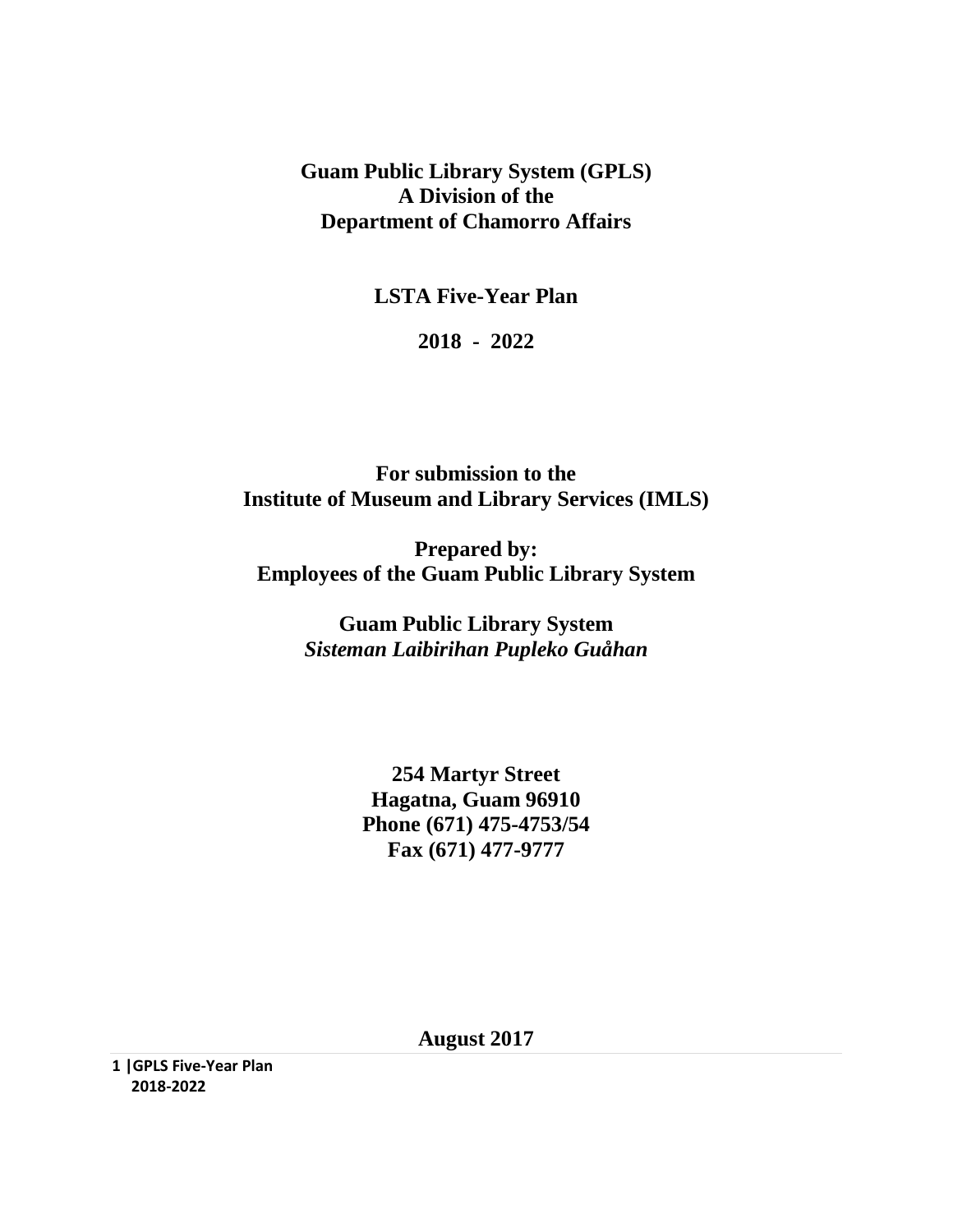**MISSION** The Guam Public Library System will provide free and open access to information and ideas fundamental to a democracy to every resident of Guam, and will protect intellectual freedom, promote literacy, encourage lifelong learning, and maintain cultural materials.

## **OVERVIEW**

The Guam Public Library System (GPLS) is the State Library Administrative Agency (SLAA) that manages Guam's LSTA Program. LSTA program funds have played an important role in establishing, maintaining, and improving services to underserved communities. The specific library services needs identified in the Five Year Plan is the result of the recent Five Year Evaluation Report sent to IMLS on February 27, 2017 and patron surveys. A Committee was also assigned which comprised of the Administrative Officer, Library Technician Supervisor, Administrative Assistant, Program Coordinator I, Clerk Typist III and a Secretary all employees of GPLS to discuss, evaluate and consider the proposed library needs in the present Five Year Plan that will serve the needs of the people of Guam.

# *GOALS FOR FY 2018 – FY 2022*

- 1. Expand, support and improve library programs and services.
- 2. Provide training and professional development to enhance the skills of the current library workforce and leadership, and advance the delivery of library and information services.
- 3. Ensure equitable access to information resources and library services for individuals with disabilities.
- 4. Information technology upgrades.

**►Need #1: Expand services for learning and access to information and educational resources in a variety of formats, in all types of libraries, for individuals of all ages in order to support such individual's needs for education, lifelong learning, workforce development and digital literacy skills. (LSTA Priority #1)**

## **Summary Needs Assessment**

• The Guam Public Library serves a very diverse community comprised of a population base representing different cultures from the region and serves as the sole public library of Guam. Literacy programs and underserved patron groups can be better served through the extension of outreach programs through more meaningful collaboration with community-based organizations (CBO's). GPLS has one Program Coordinator position. The position was filled under the past Five Year LSTA Plan (2008 – 2012) and (2013- 2017). The recruitment of a Program Coordinator I is essential for maintaining the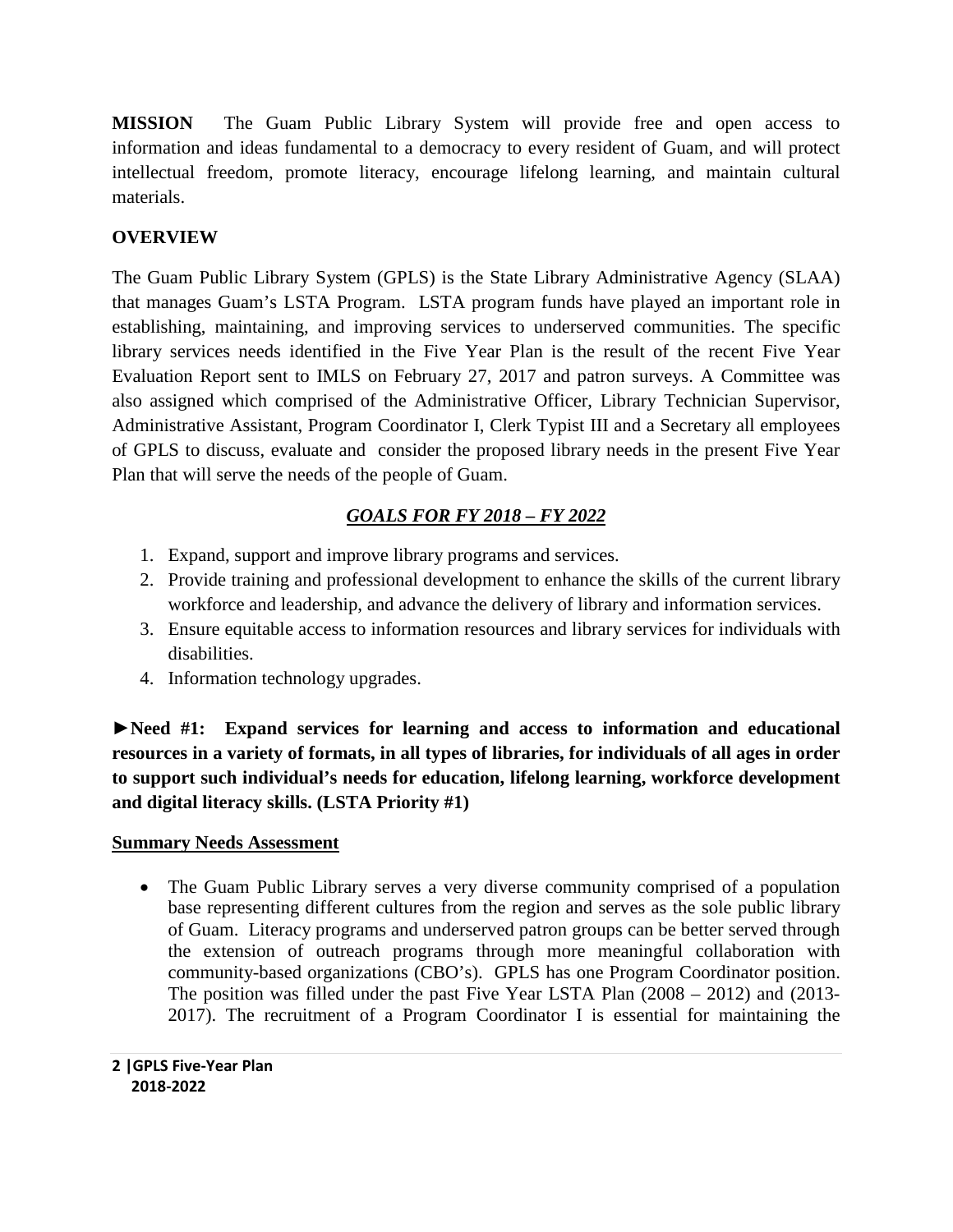research, planning and development of existing and new library programs and services in coordination with the Project Director for GPLS.

The Program Coordinator I has the responsibility for continued collaboration and networking with CBO's and community leaders, planning and promotion of library events, dissemination of program information, increase library profile, the continued improvement of existing and new literacy programs and the preparation of reports for review by the Project Director for submission to IMLS.

- In 2011, a Grant from the Department of Interior was awarded to GPLS for the main library in Hagatna for the renovation of its existing library and construction of two new buildings which were completed in March 2016. The Guam Public Library System has its first ever study room; game room and a new building which is a children's library and an internet café. With these new additions, further steps must be taken to serve the needs of its community for all ages.
- Anticipation of increased patrons from a pending military build-up on Guam will require more efforts in community awareness of the services GPLS is able to provide for all residents. Funding issues are a major factor in not being able to promote library special events and services in the local media outlets. More creative marketing strategies are needed in order to attract all of the islands' communities to GPLS.

### **GOAL #1: Expand, support and improve library programs and services.**

Programs (Activities):

- 1. Recruitment of a Program Coordinator I to ensure continuity in sustaining, developing, implementing and improving existing and new library programs and services who reports directly to the Project Director for GPLS. In addition, the Program Coordinator I will also prepare reports for review by the Project Director for submission to IMLS.
- 2. GPLS will continue to aggressively collaborate with CBOs to establish different marketing ideas and strategies to better promote all LSTA funded services and special events that the Guam Public Library System has to offer its community.
- 3. Implementation of a new literacy learning program.
- 4. Implementation of a new outreach literacy program for low-income housing areas throughout the remote areas of Guam.
- 5. Develop a measurable training program to teach patrons of all ages the basic use of computers and the use of internet.

Output Targets:

• Basic computer training for all patrons. (2018-2022)

**3 |GPLS Five-Year Plan 2018-2022**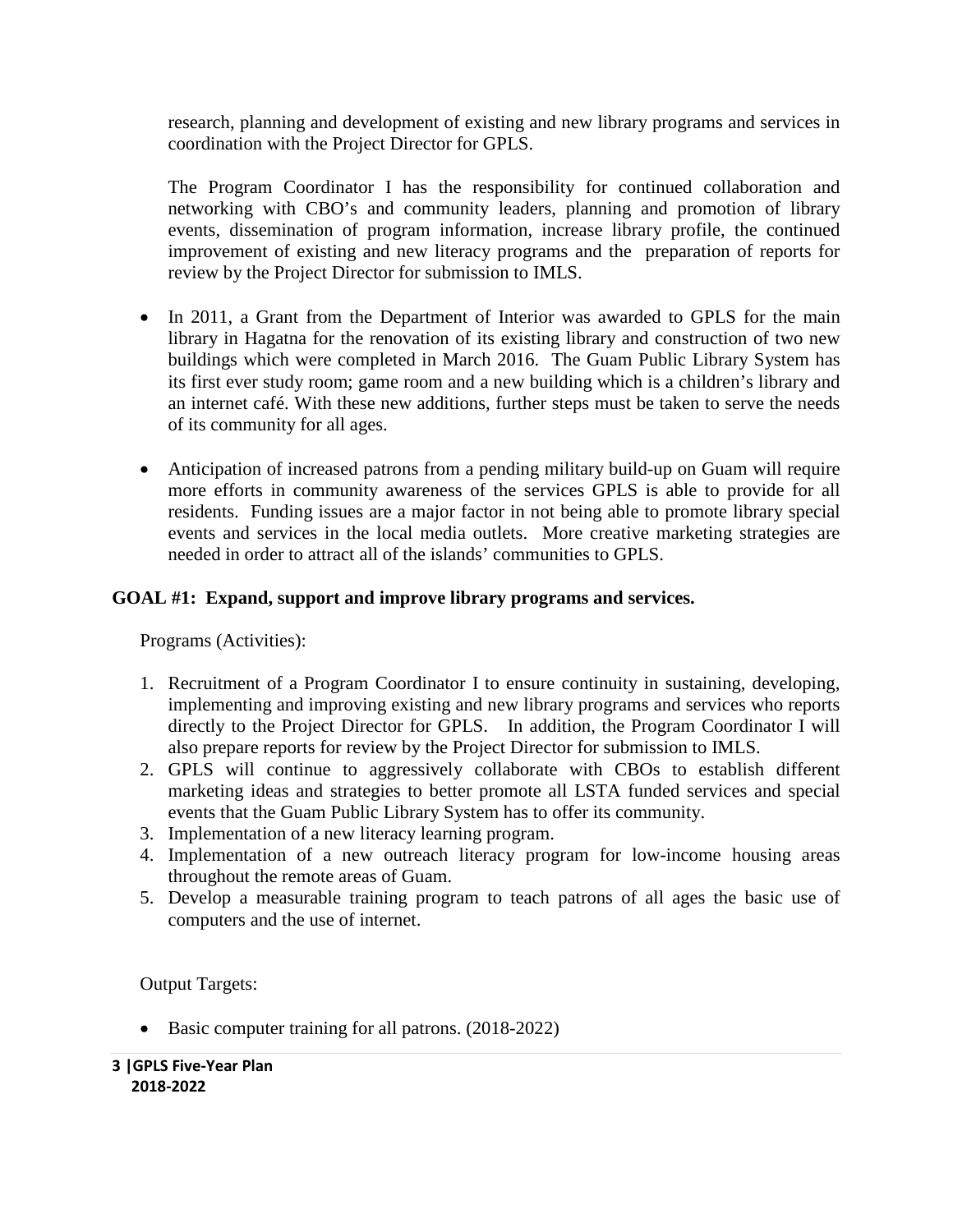- New literacy learning program. (2018-2022)
- New outreach program will be held monthly targeting low-income communities around the island. (2018-2022)
- Increase the dissemination of LSTA funded library services and materials with flyers, brochures, public service announcements (PSA), and median reports, including crosspromotion in collaboration efforts with CBOs. (2018-2022)

Outcome Targets:

- Patrons participating will learn and develop the skills that can be carried on to their work place, school or home. They will also have a greater appreciation of new technology and its connection to their public library.
- The growth of literacy skills is a vital part of overall development. It is the foundation for doing well in school, at work, socializing with others, developing independence and personal empowerment.
- Providing learning opportunities outside of the library will attract patrons of all ages who do not typically visit the library.
- Collaboration with CBOs and cross promoting reaches a wider audience. These sorts of mutual relationships yield favorable results in the pursuit of a common goal.

Evaluation Methods:

- Evaluation surveys will be conducted for each computer training class.
- Program Coordinator I with the assistance of the Grant Committee for GPLS comprised of the Administrative Officer; Library Technician Supervisor; Administrative Assistant; Clerk Typist III; Secretary and Administrative Aide will provide a description of each program, collect information on the number of participants, their attendance and the quality and types of resources used.
- Documentation and record-keeping of marketing efforts and CBOs.
- Develop a working group to help promote all programs.

**►Need #2: Provide training and professional development, including continuing education, to enhance the skills of the current library workforce and leadership, and advance the delivery of library and information services. (LSTA Priority #3)**

#### **Summary Needs Assessment**

• Improving services to patrons by developing the information skills of the Guam Public Library System (GPLS) employees. GPLS sees itself as an educational platform. Endless efforts must continue to be technically proficient and technology advanced to better serve its patrons, the employees and the Guam Public Library System.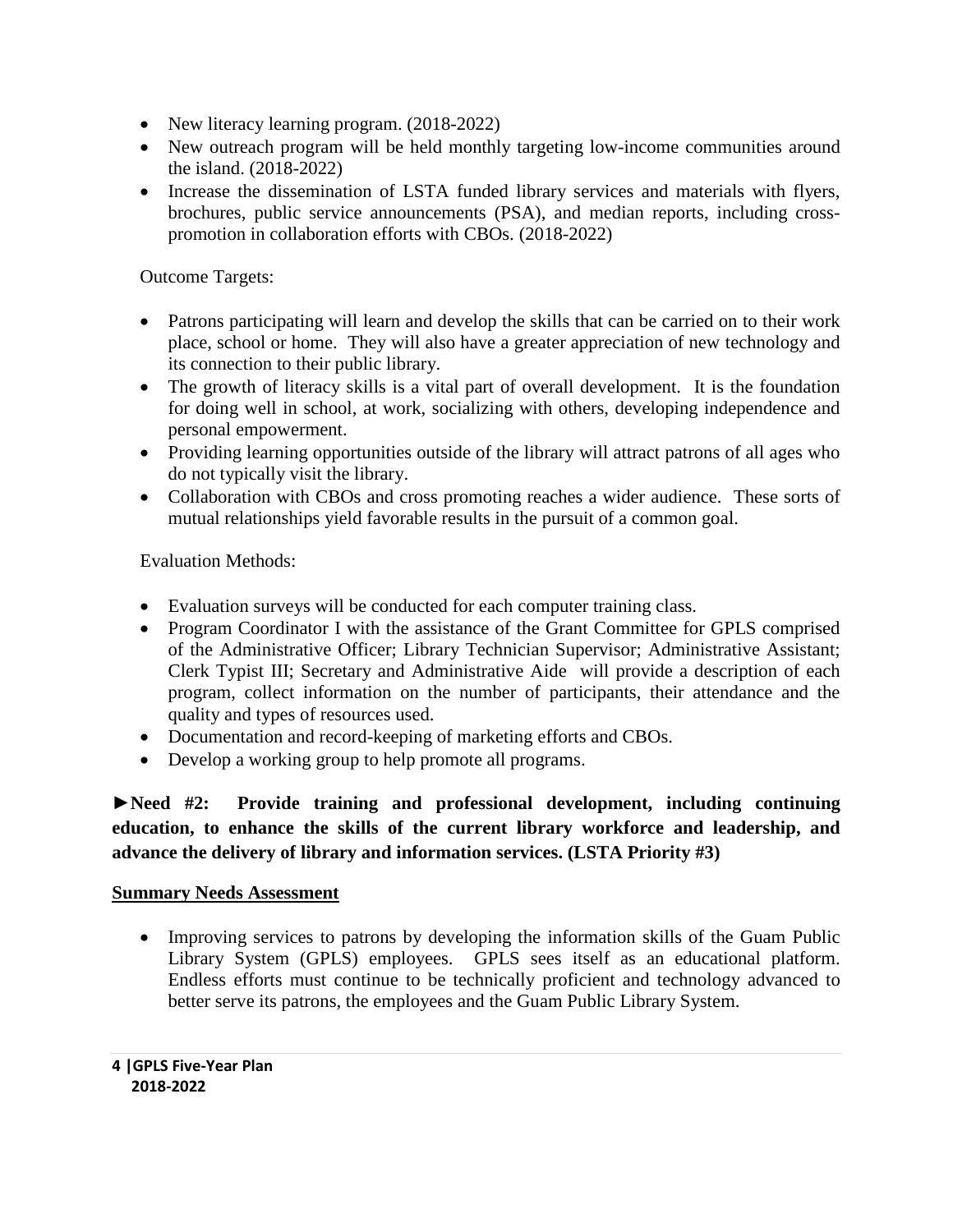#### **GOAL #2: Provide training and professional development to enhance the skills of the current library workforce and leadership, and advance the delivery of library and information services.**

Programs (Activities):

1. Training opportunities will be offered in a variety of ways. Learning experiences include but are not limited to formal training courses, informal learning activities, mentoring, workplace learning, seminars, on-line courses, conferences, presentations, research, study courses and service activities.

Output Targets:

- The Management Team will research and select relevant training for GPLS staff. (2018-2022)
- Purchase of twenty (20) computer laptops. (2018 2019)

Outcome Targets:

- GPLS staff will acquire the knowledge, increase their skills to practice and apply the concept to specific responsibilities.
- It will refresh their minds of their current role and equip them to face the challenges and changes of the future.
- Computer laptops will be used for training purposes and as needed, to be used by patrons.

Evaluation Methods:

- Two different types of evaluations will be done depending on the type of training.
	- 1. The Donald Kirkpatrick's Four-Level Training Evaluation Model will be used. Kirkpatrick's best known work is the 1994 edition of *Evaluating Training Programs*. The four-levels consist of:

Reaction – This level measures the trainee's reaction to the training. Learning – How much has their knowledge increased as a result of the training. Behavior – Their ability to perform the skills learned and how they apply it. Results – Analyze the final results of the training.

2. Questionnaires that can produce both quantitative data with closed-end questions and qualitative information which would require a descriptive response.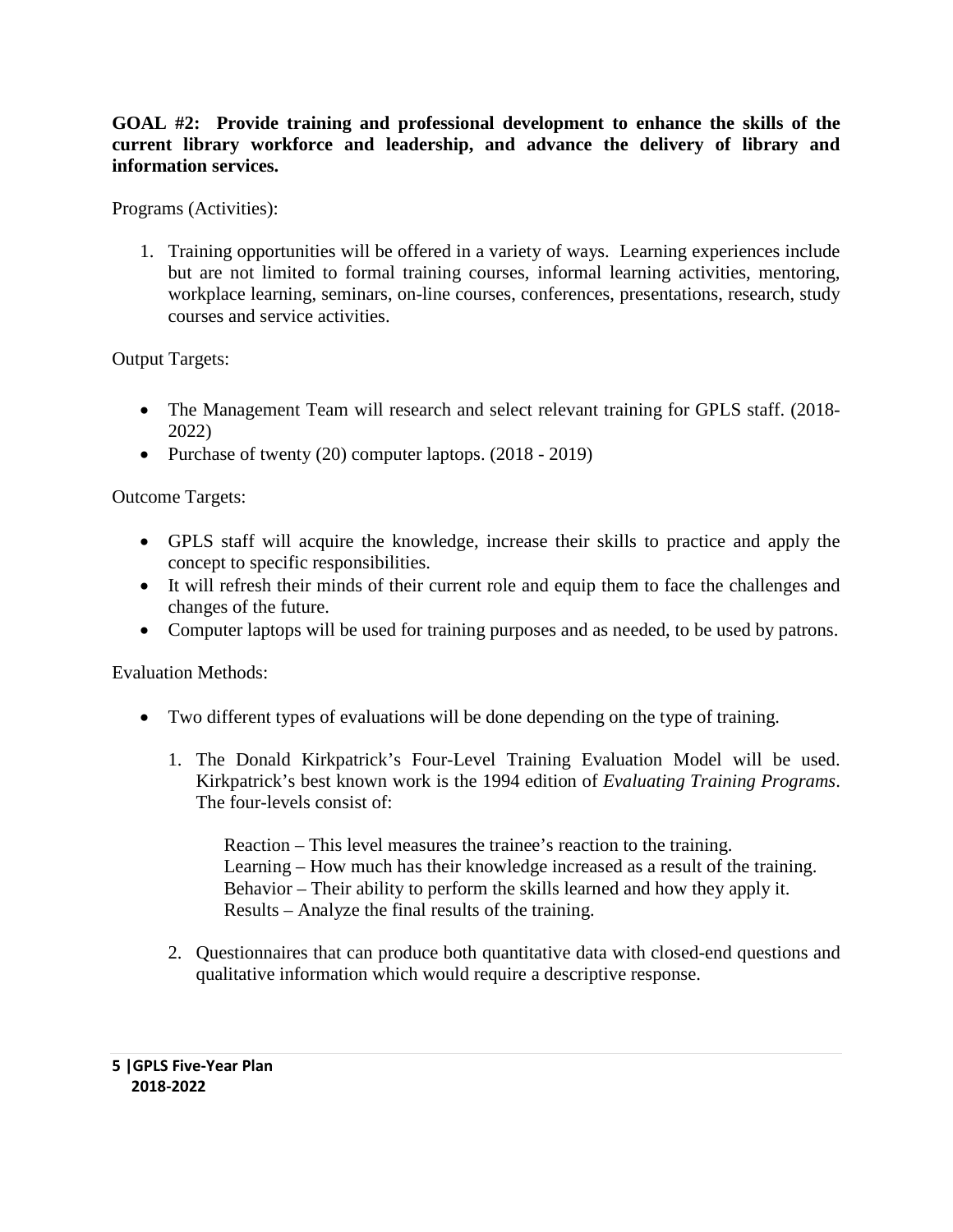**► Need #3: Target library services to individuals of diverse geographic, cultural, and socioeconomic backgrounds, to individuals with disabilities, and to individuals with limited functional literacy or information skills. (LSTA Priority #5)**

#### **Summary Needs Assessment**

• The Guam Public Library System (GPLS) plays a significant role in the lives of people with disabilities by facilitating their full participation in society. GPLS' strategy is to ensure that its resources and services meet the needs of all people. With that approach and keeping within the library's mission, those accommodations include assistive technology, library materials in a variety of formats and auxiliary devices. Currently, GPLS is a Sub-Regional Library of Hawaii's Library for the Blind and Physically Handicapped (LBPH), which is, in turn, the Regional Library for the National Library Service (NLS) for the Blind and Physically Handicapped, Library of Congress. Over a five-year period, the number of those registered with NLS has increased by 100%, Digital Talking Books by 388%, Braille magazines by 1,333%, the count of equipment and accessories by 8% and the circulation of Talking Books increased by 36%. The Guam Public Library System has been the Sub-Regional Library for over 30 years. *(Statistics provided from the LSTA Five-Year Plan for GPLS from 2013-2017 Evaluation)*

#### **GOAL #3: Ensure equitable access to information resources and library services for individuals with disabilities.**

Programs (Activities):

- 1. GPLS will continue successfully collaborating with existing CBOs such as the Guam Center for Excellence in Developmental Disabilities Education Research and Service (CEDDERS), the Department of Integrated Services for Individuals with Disabilities (DISID), the Department of Education Special Education Division and potential future CBOs.
- 2. GPLS will continue as a Sub-Regional Library for the Blind and physically Handicapped.
- 3. Continuation of Homebound Delivery Services.
- 4. GPLS will expand its assistive technology by procuring more software programs and equipment, where funding is available. To name a few of them are...

Zoom Text – magnification and screen reading software. Browse Aloud Plus – A speech, reading and translation software. JAWS – A screen reader that provides speech and Braille output. Hands-free mouse – For people who have no use of their hands or limited ability. Audio books **Headphones** 

5. Workshops on using assistive technology for fun, literacy, and independence.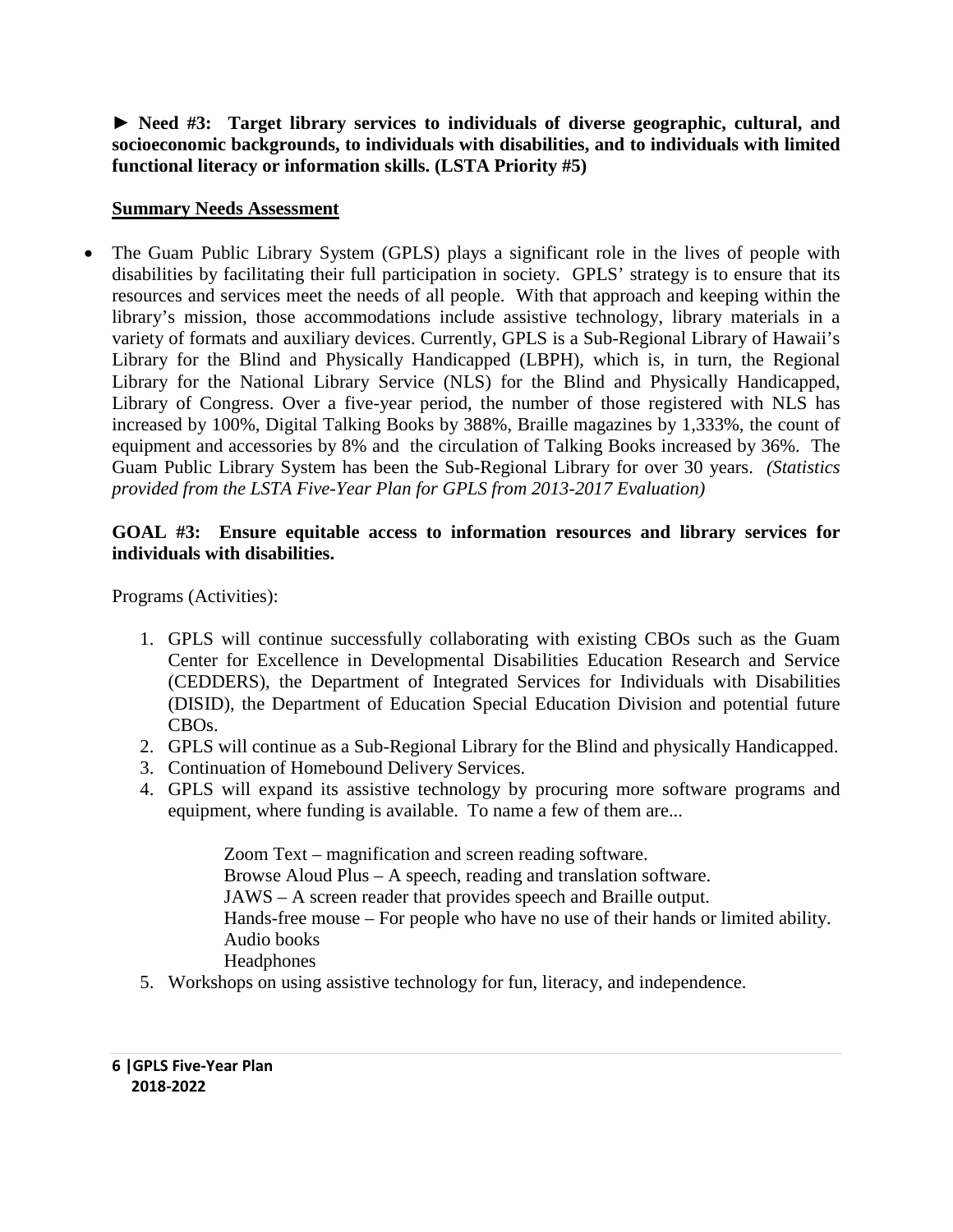Output Targets:

- Promoting awareness of GPLS' services by distributing promotional materials. (2018- 2022)
- Information resources received and collected from our CBOs will include materials such pamphlets, notices, announcements, etc., with up-to-date information on the spectrum of disabilities. (2018-2022)
- Improve patrons need for assistive technology. (2018-2022)

Outcome Targets:

- Facilitate and enable full and active participation and access to collections, services, programs and public and work spaces by people with disabilities.
- GPLS staff will be kept abreast of updated information and changes in assistive technology through strong partnership with its CBOs.
- People with disabilities feel welcomed and the library provides a positive environment in which an individual's need can be accommodated and privacy respected.

Evaluation Methods:

- Documentation and record-keeping of collaboration efforts with CBOs.
- GPLS will take inventory and add to its collection of assistive technology.
- GPLS will post on its website the availability of its resources for the special needs population.
- Seek feedback from the special needs community on their experiences of the library's services and how we can better serve their needs.

►**Need #4: (1) Expand services for learning and access to information and educational resources in a variety of formats, in all types of libraries, for individuals of all ages in order to support such individuals' needs for education, lifelong learning, workforce development, and digital literacy skills; (7) Develop library services that provide all users access to information through local, State, regional, national, and international collaborations and networks. (LSTA Priority #1 & #7)**

#### **Summary Needs Assessment**

- The Guam Public Library serves as a cornerstone for its community for accessing information and technology, developing digital literacy skills, and providing support services to students, families and communities. Libraries have a critical need to keep up with technology. Patrons expect access to a wide variety of information sources in digital format.
- As technology advances, GPLS intends to advance with it to better serve its patrons and enhance the skills and knowledge of its employees. The Guam Public Library is trying to

**7 |GPLS Five-Year Plan 2018-2022**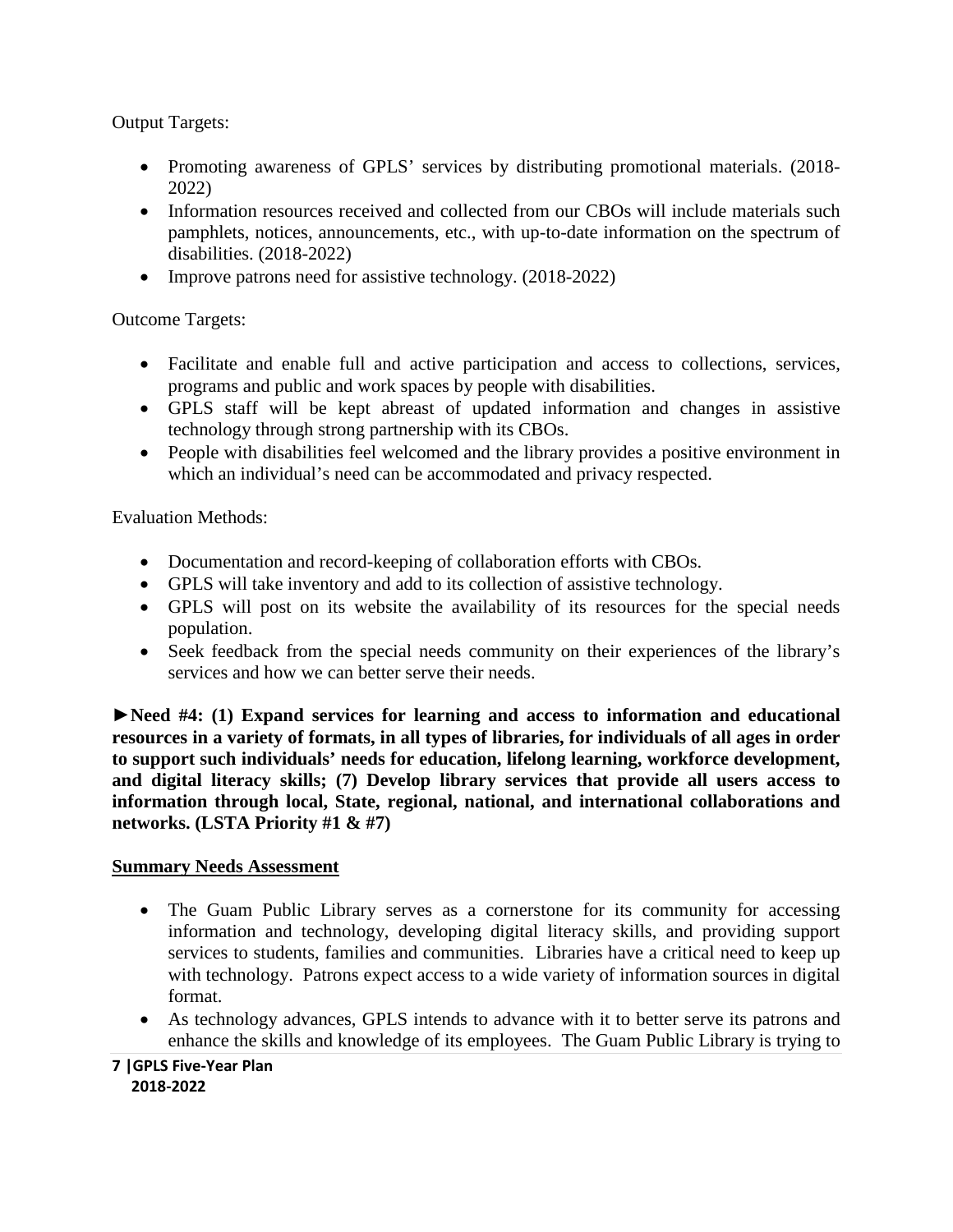adjust its services with these advances while at the same time many patrons are eager to see libraries digital services expand.

## **GOAL #4: Enable the Guam Public Library System to acquire and update technology to ensure that GPLS provides programs and services that promote lifelong learning and support the development of 21st Century skills.**

## **Programs (Activities):**

- 1. GPLS will implement a "Virtual Information Center." This is going to be a designated area in the library that will have workstations for databases.
- 2. Procure electronic resources by subscribing to databases, subscriptions and purchasing software if necessary.

Output Targets:

- Providing immediate access to resources not available in physical collections.
- The range of resources will meet the information needs of different users.
- Patrons will have a package of databases and digital resources available for educational, professional and personal development.

Outcome Targets:

- These electronic resources contain more up-to-date information than physical collections.
- It is a teaching tool for information literacy as it will enable users to find their way around the various resources.
- This will be able to accommodate users that are visually impaired through the use of audio and voice.

Evaluation Method:

- After the implementation, an indicator of progress would be the sign in and attendance record log of the "Virtual Information Center."
- Community input and satisfaction will be determined through two surveys that will be developed by the Evaluation team consisting of the Project Director and all key personnel involved in this project. The first survey will be collected from patrons to get a general idea on what they would like to see in the information center. The second survey will be collected from patrons that utilize the information center and how we can better serve their needs. This information collected will be used to improve and upgrade services with this added feature.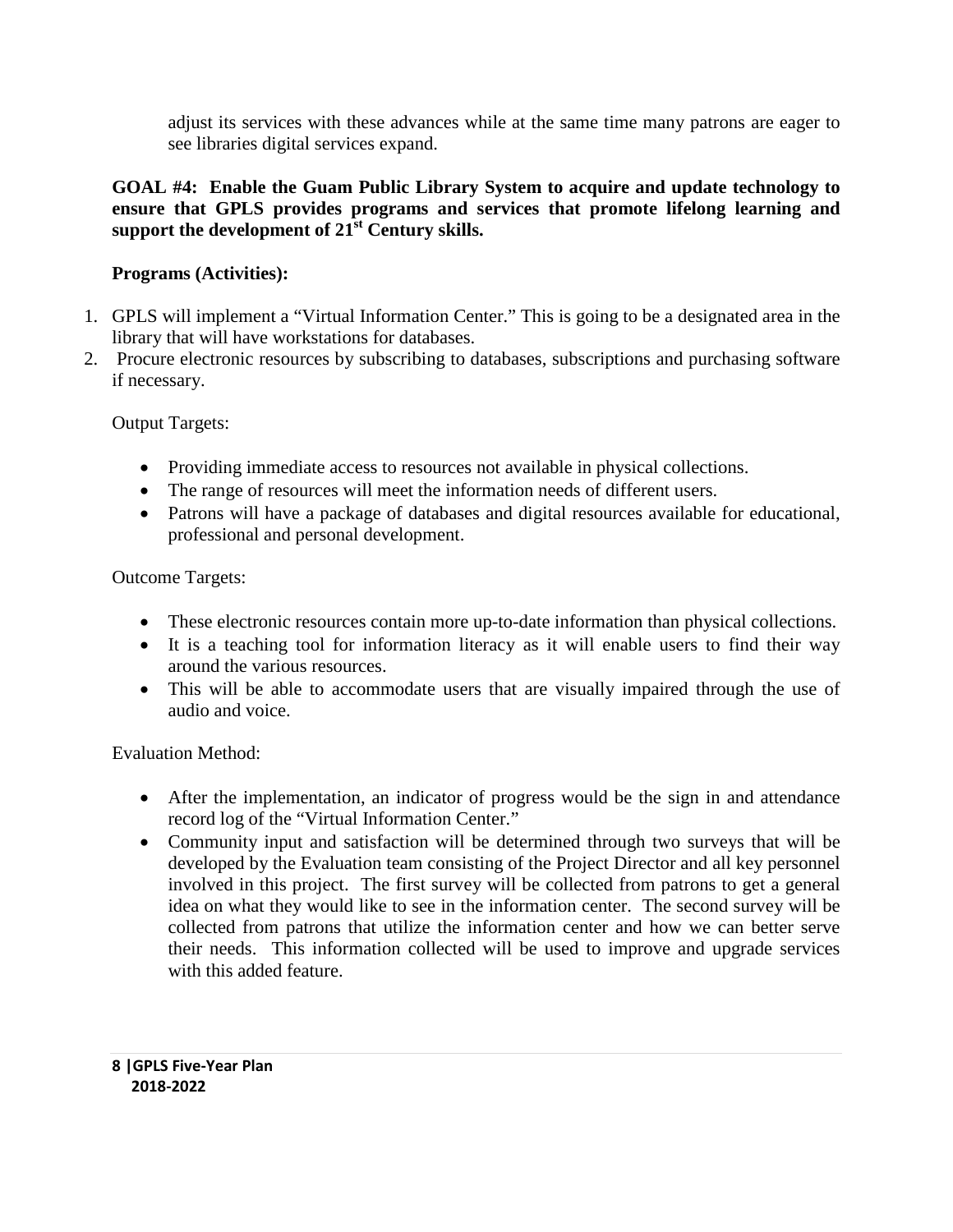#### **Summary of Planning and Implementation Procedures**

The following summarizes the stakeholder involvement, communication, and monitoring procedures, which the Guam Public Library System adopted for the development, finalization and implementation of its Five-Year Plan.

Stakeholder Involvement Procedures

A planning team was established to develop the draft Five-Year Plan for the Guam Public Library System. The team consisted of members from GPLS staff and experts to guide in the development of portions of the Plan.

The Plan was submitted to the President, Department of Chamorro Affairs, for final approval before submission of the Plan to IMLS.

GPLS will be involving community stakeholders in the implementation of the Five-Year Plan. GPLS will ensure that the execution of the Five-Year Plan is coordinated with the overall plan and priorities of GPLS. GPLS will provide additional opportunities for library patrons to comment on the LSTA Program and its direction.

Review teams will be formed to assist in the assessment and evaluation of LSTA projects at the mid-point and end of the Five-Year Plan.

GPLS will select from the listing of Evaluation Specialists from LSTA for the review of data collection and tracking strategy and for the preparation and submittal of the Final Evaluation Report of the Five Year Grant (2018 – 2022).

Communication Procedures

The Five-Year Plan document will be periodically reviewed by the planning team members. Once the Five-Year Plan has been approved by IMLS, it will be published in print form and on the GPLS website, and made available to all public, academic, and special libraries and selected school libraries and users throughout the Plan period. Readers will be invited to email comments to the planning team leader. Any substantive revisions to the Plan, especially to the needs and goals, will be submitted to IMLS according to the provisions of the LSTA, and to appropriate stakeholders. An email will be sent, followed up with hard copy.

GPLS will publicize achievements of important milestones and results of the Five-Year Plan as required for reporting purpose, as well as to meet stakeholder needs. The channel for communicating these achievements will be dependent on stakeholder groups' needs and will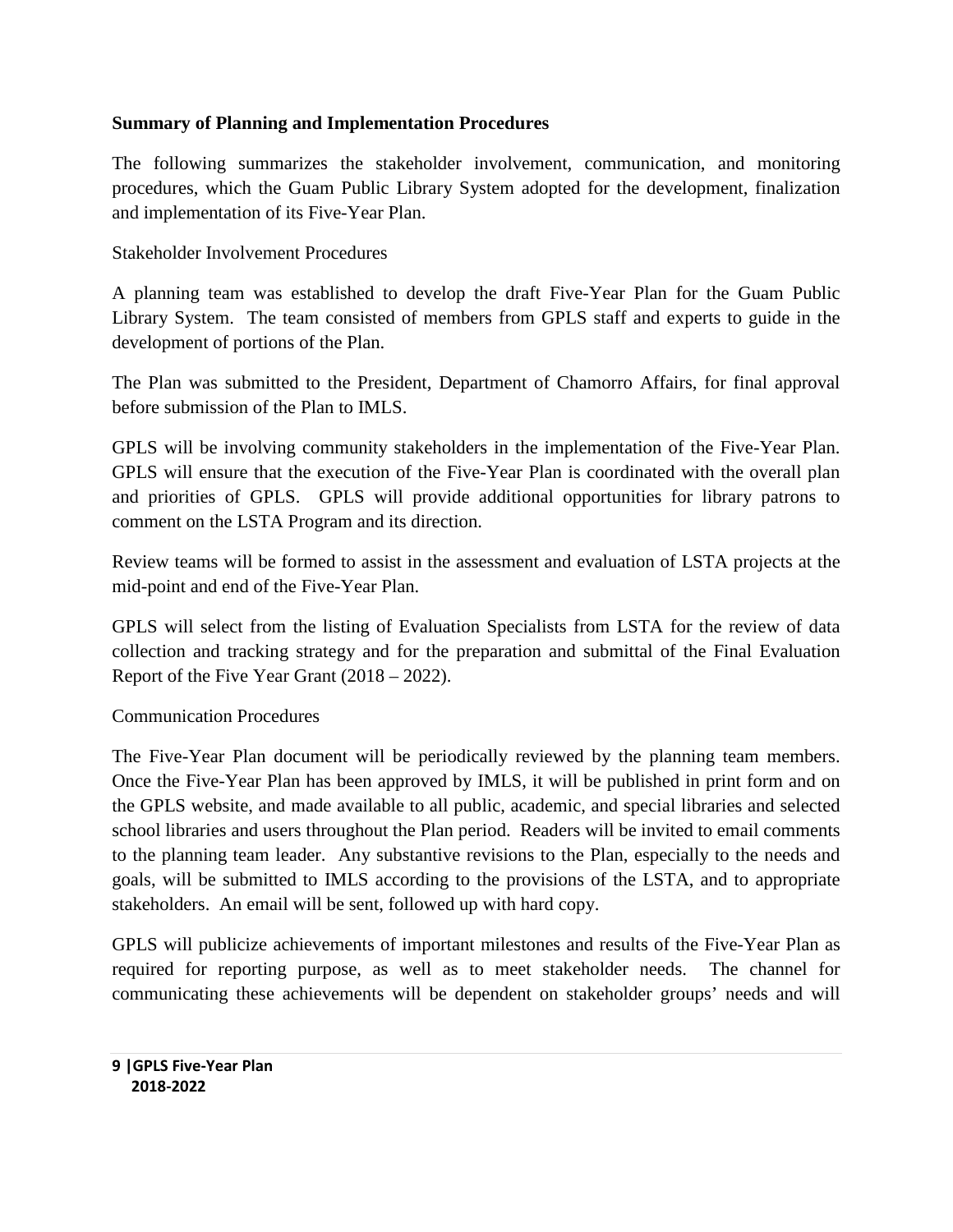include an appropriate combination of presentations and meetings, print and electronic media and required reports.

## Monitoring Procedures

GLS will assign appropriate staff to systematically track implementation of the Five-Year Plan and prepare appropriate reports as required. The GPLS review team will conduct annual review to monitor each project. Any necessary corrective action will be decided in collaboration with the stakeholders.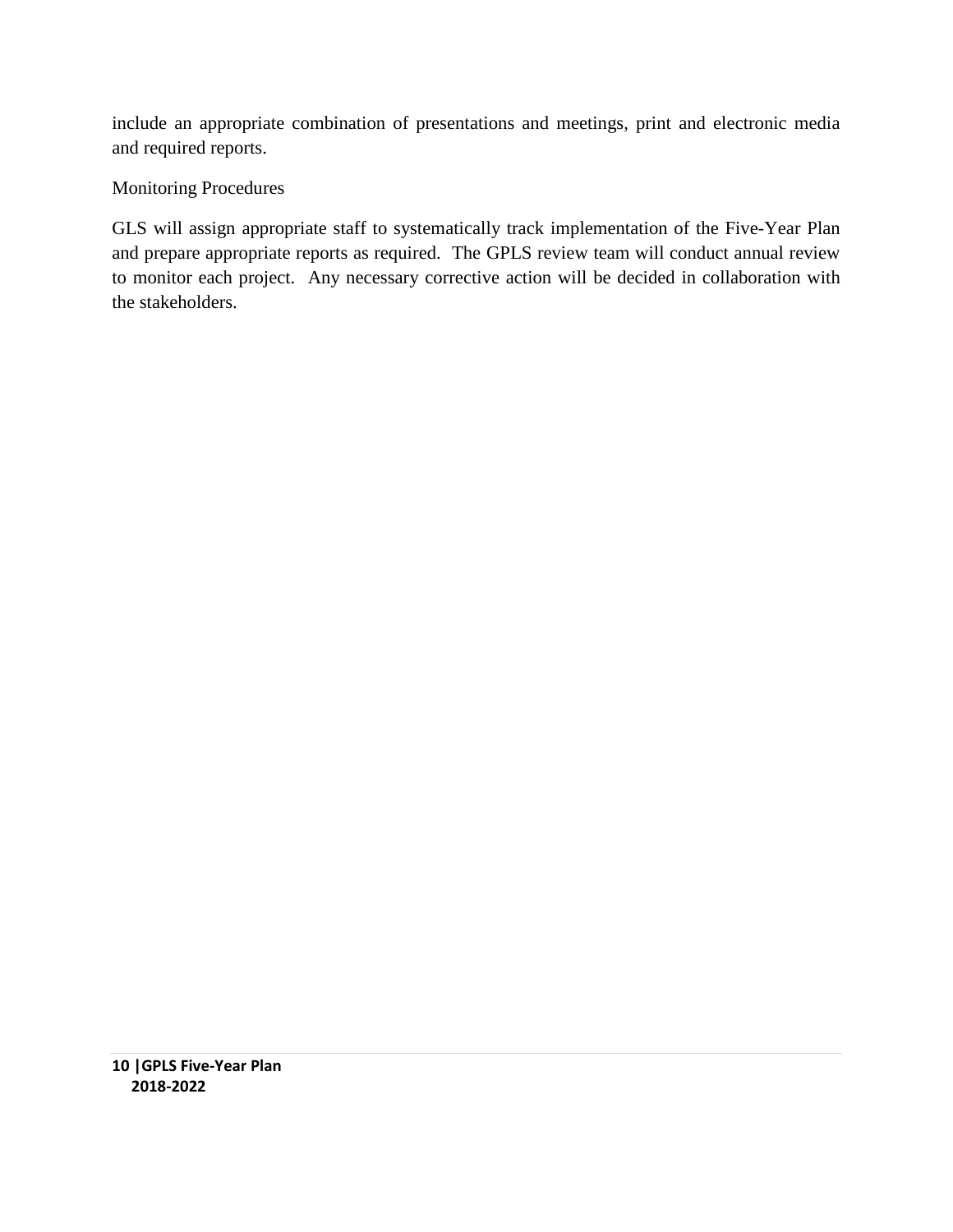# **Cross-Walk of Services/Activities with Focal Areas**

## **GOAL #1: EXPAND, SUPPORT AND IMPROVE LIBRARY PROGRAMS AND SERVICES**

| PROJECT/ACTIVITY                          | <b>FOCAL AREA</b>             | <b>INTENT</b>                    |
|-------------------------------------------|-------------------------------|----------------------------------|
| Recruitment of a Program Coordinator I    | <b>Institutional Capacity</b> | Improve library operations       |
| <b>Collaboration with Community Based</b> | <b>Information Access</b>     | Improve users' ability to obtain |
| Organization's (CBOs) to promote LSTA     |                               | and/or use information resources |
| funded services and events                |                               |                                  |
| New Literacy Program (0-5 years old)      | Lifelong Learning             | Improve users' general knowledge |
| "A Learning We Will Go"                   |                               | and skills                       |
| New Literacy Program (6-12 years old)     | Lifelong Learning             | Improve users' general knowledge |
| "Come Read With Us"                       |                               | and skills                       |
| Program to teach patrons basic use of     | Lifelong Learning             | Improve users' general knowledge |
| computers and use of the internet         |                               | and skills                       |
|                                           |                               |                                  |

## **GOAL #2: PROVIDE TRAINING AND PROFESSIONAL DEVELOPMENT TO ENHANCE THE SKILLS OF THE CURRENT LIBRARY WORKFORCE AND LEADERSHIP, AND ADVANCE THE DELIVERY OF LIBRARY INFORMATION AND SERVICES**

| LIE CT/A CTIVITV<br>DD <sub>O</sub>                                  | DE 4<br>\KEA<br>,,,,               | <b>TAILER IT</b>                  |
|----------------------------------------------------------------------|------------------------------------|-----------------------------------|
| $\mathbf{r}$<br>Staff<br>GPI<br>tor<br>1 rainin<br>unities<br>opport | Capacity<br>. <del>.</del><br>Inst | Improve<br>operations<br>-library |